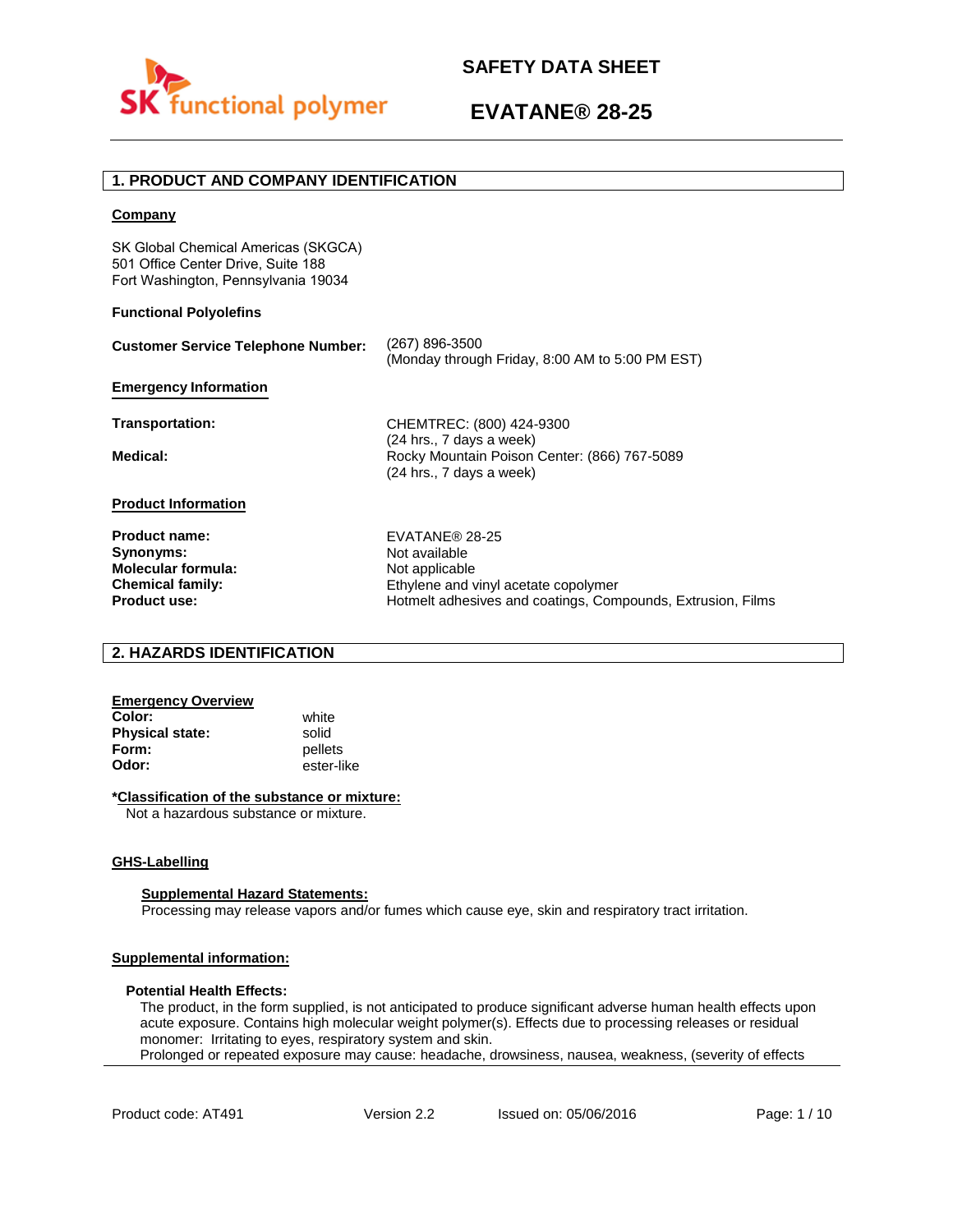

depends on extent of exposure).

### **Other:**

Handle in accordance with good industrial hygiene and safety practice. (pellets/granules) This product may release fume and/or vapor of variable composition depending on processing time and temperature. Hazardous decomposition products may include confirmed or suspected carcinogens.

## **3. COMPOSITION/INFORMATION ON INGREDIENTS**

| <b>Chemical Name</b>                              | CAS-No.    | Wt/Wt      | <b>GHS Classification**</b>     |
|---------------------------------------------------|------------|------------|---------------------------------|
| Acetic acid ethenyl ester, polymer with<br>ethene | 24937-78-8 | $>= 99\%$  | Not classified                  |
| Acetic acid ethenyl ester                         | 108-05-4   | $< 0.5 \%$ | H332, H335, H225, H351,<br>H411 |

\*\*For the full text of the H-Statements mentioned in this Section, see Section 16.

## **4. FIRST AID MEASURES**

### **4.1. Description of necessary first-aid measures:**

### **Inhalation:**

If inhaled, remove victim to fresh air.

### **Skin:**

In case of contact, immediately flush skin with plenty of water. If molten polymer gets on the skin, cool rapidly with cold water. Do not peel solidified product off the skin. Obtain medical treatment for thermal burns. Remove material from clothing. Wash clothing before reuse. Thoroughly clean shoes before reuse.

### **Eyes:**

Immediately flush eye(s) with plenty of water. Obtain medical treatment for thermal burns.

### **Ingestion:**

If swallowed, DO NOT induce vomiting. Get medical attention. Never give anything by mouth to an unconscious person.

### **4.2. Most important symptoms/effects, acute and delayed:**

For most important symptoms and effects (acute and delayed), see Section 2 (Hazard Statements and Supplemental Information) and Section 11 (Toxicology Information) of this SDS.

### **4.3. Indication of immediate medical attention and special treatment needed, if necessary:**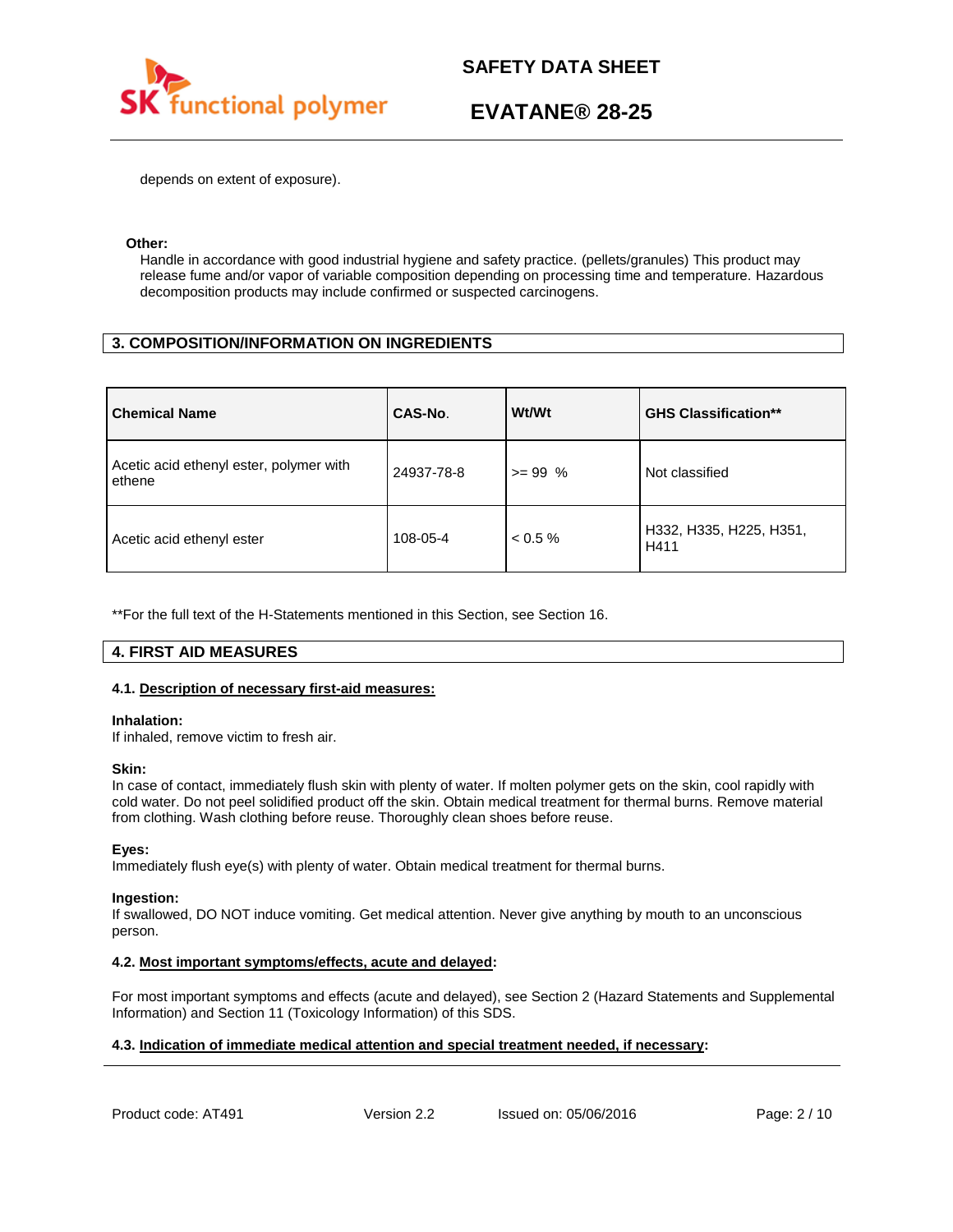

Unless otherwise noted in Notes to Physician, no specific treatment noted; treat symptomatically.

## **5. FIREFIGHTING MEASURES**

### **Extinguishing media (suitable):**

Water spray, Carbon dioxide (CO2), Foam

### **Protective equipment:**

Fire fighters and others who may be exposed to products of combustion should wear full fire fighting turn out gear (full Bunker Gear) and self-contained breathing apparatus (pressure demand / NIOSH approved or equivalent).

### **Further firefighting advice:**

Fire fighting equipment should be thoroughly decontaminated after use.

### **Fire and explosion hazards:**

When burned, the following hazardous products of combustion can occur: Carbon oxides Hazardous organic compounds Acetic acid

### **6. ACCIDENTAL RELEASE MEASURES**

### **Personal precautions, Emergency procedures, Methods and materials for containment/clean-up:**

Prevent further leakage or spillage if you can do so without risk. Ventilate the area. Sweep up and shovel into suitable properly labeled containers for prompt disposal. Possible fall hazard – floor may become slippery from leakage/spillage of product. Avoid dispersal of spilled material and runoff and contact with soil, waterways, drains and sewers. Consult a regulatory specialist to determine appropriate state or local reporting requirements, for assistance in waste characterization and/or hazardous waste disposal and other requirements listed in pertinent environmental permits.

## **Protective equipment:**

Appropriate personal protective equipment is set forth in Section 8.

### **7. HANDLING AND STORAGE**

### **Handling**

#### **General information on handling:**

Avoid breathing dust.

Avoid breathing processing fumes or vapors.

Handle in accordance with good industrial hygiene and safety practices. These practices include avoiding unnecessary exposure and removal of material from eyes, skin, and clothing.

### **Storage**

### **General information on storage conditions:**

Keep in a dry, cool place. Store away from moisture and heat to maintain the technical properties of the product. Store in closed containers, in a secure area to prevent container damage and subsequent spillage.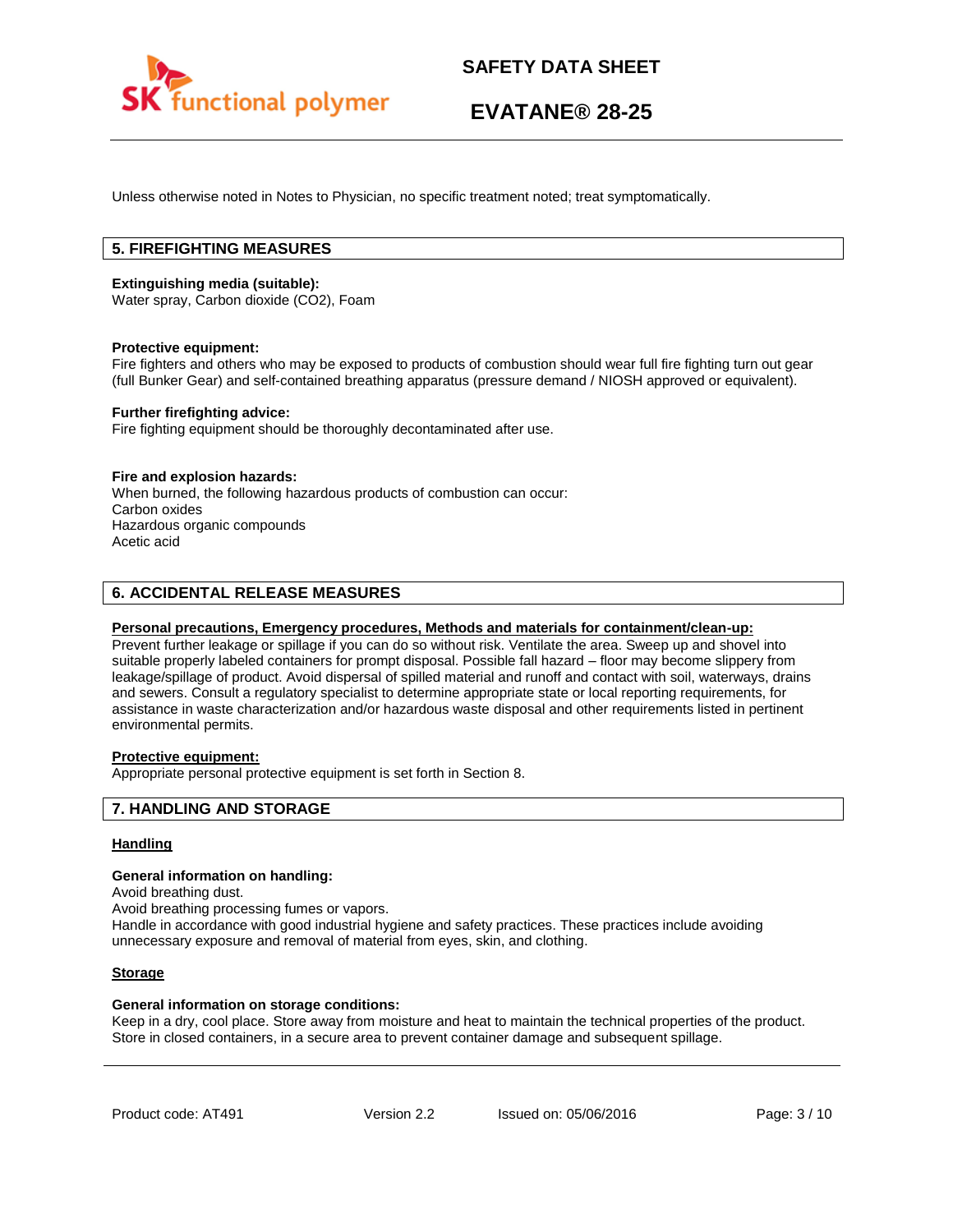

## **EVATANE® 28-25**

### **Storage stability – Remarks:**

Stable under recommended storage conditions.

#### **Storage incompatibility – General:**  None known.

### **8. EXPOSURE CONTROLS/PERSONAL PROTECTION**

### **Airborne Exposure Guidelines:**

### **Acetic acid ethenyl ester (108-05-4)**

US. ACGIH Threshold Limit Values

| Time weighted average             | 10 ppm |
|-----------------------------------|--------|
| Short Term Exposure Limit (STEL): | 15 ppm |

Only those components with exposure limits are printed in this section. Limits with skin contact designation above have skin contact effect. Air sampling alone is insufficient to accurately quantitate exposure. Measures to prevent significant cutaneous absorption may be required. Limits with a sensitizer designation above mean that exposure to this material may cause allergic reactions.

### **Engineering controls:**

Investigate engineering techniques to reduce exposures below airborne exposure limits or to otherwise reduce exposures. Provide ventilation if necessary to minimize exposures or to control exposure levels to below airborne exposure limits (if applicable see above).If practical, use local mechanical exhaust ventilation at sources of air contamination such as open process equipment.

### **Respiratory protection:**

Avoid breathing dust. Avoid breathing processing fumes or vapors. Where airborne exposure is likely or airborne exposure limits are exceeded (if applicable, see above), use NIOSH approved respiratory protection equipment appropriate to the material and/or its components and substances released during processing. Consult respirator manufacturer to determine appropriate type equipment for a given application. Observe respirator use limitations specified by NIOSH or the manufacturer. For emergency and other conditions where there may be a potential for significant exposure or where exposure limit may be significantly exceeded, use an approved full face positive-pressure, self-contained breathing apparatus or positive-pressure airline with auxiliary self-contained air supply. Respiratory protection programs must comply with 29 CFR § 1910.134.

### **Skin protection:**

Processing of this product releases vapors or fumes which may cause skin irritation. Minimize skin contamination by following good industrial hygiene practice. Wearing protective gloves is recommended. Wash hands and contaminated skin thoroughly after contact with processing fumes or vapors. Wash thoroughly after handling.

### **Eye protection:**

Use good industrial practice to avoid eye contact. Processing of this product releases vapors or fumes which may cause eye irritation. Where eye contact may be likely, wear chemical goggles and have eye flushing equipment available.

## **9. PHYSICAL AND CHEMICAL PROPERTIES**

Product code: AT491 Version 2.2 Issued on: 05/06/2016 Page: 4/10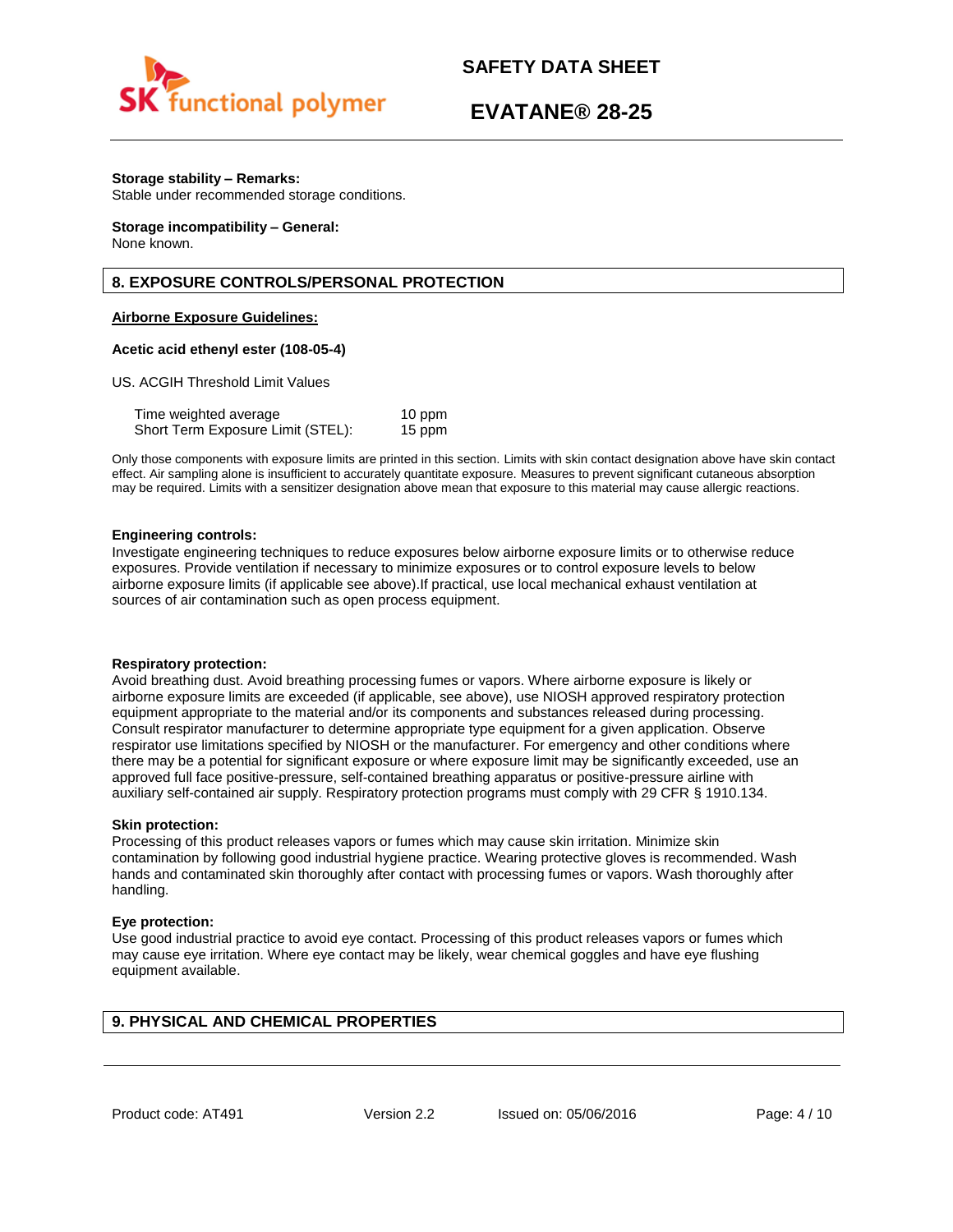

| Color:                                                           | white                                                   |
|------------------------------------------------------------------|---------------------------------------------------------|
| <b>Physical state:</b>                                           | solid                                                   |
| Form:                                                            | pellets                                                 |
| Odor:                                                            | ester-like                                              |
| <b>Odor threshold:</b>                                           | No data available                                       |
| <b>Flash point</b>                                               | Not applicable                                          |
| <b>Auto-ignition</b><br>temperature:                             | No data available                                       |
| Lower flammable limit<br>$(LFL)$ :                               | No data available                                       |
| <b>Upper flammable limit</b><br>(UFL):                           | No data available                                       |
| pH:                                                              | Not applicable                                          |
| Density:                                                         | $0.95$ g/cm3                                            |
| Vapor pressure:                                                  | Not applicable                                          |
| Vapor density:                                                   | Not applicable                                          |
| <b>Boiling point/boiling</b><br>range:                           | No data available                                       |
| <b>Melting point/range:</b>                                      | 160 °F (71 °C)                                          |
| Freezing point:                                                  | No data available                                       |
| <b>Evaporation rate:</b>                                         | No data available                                       |
| <b>Solubility in water:</b>                                      | 68 °F (20 °C) insoluble (on the basis of its structure) |
| Solubility in other<br>solvents: [qualitative and<br>quantative] | 77 °F (25 °C) Soluble in: Carbon tetrachloride          |
| Viscosity, dynamic:                                              | No data available                                       |
| <b>Oil/water partition</b><br>coefficient:                       | No data available                                       |
| <b>Thermal decomposition</b>                                     | approx. 500 °F (260 °C)                                 |
| <b>Flammability:</b>                                             | See GHS Classification in Section 2                     |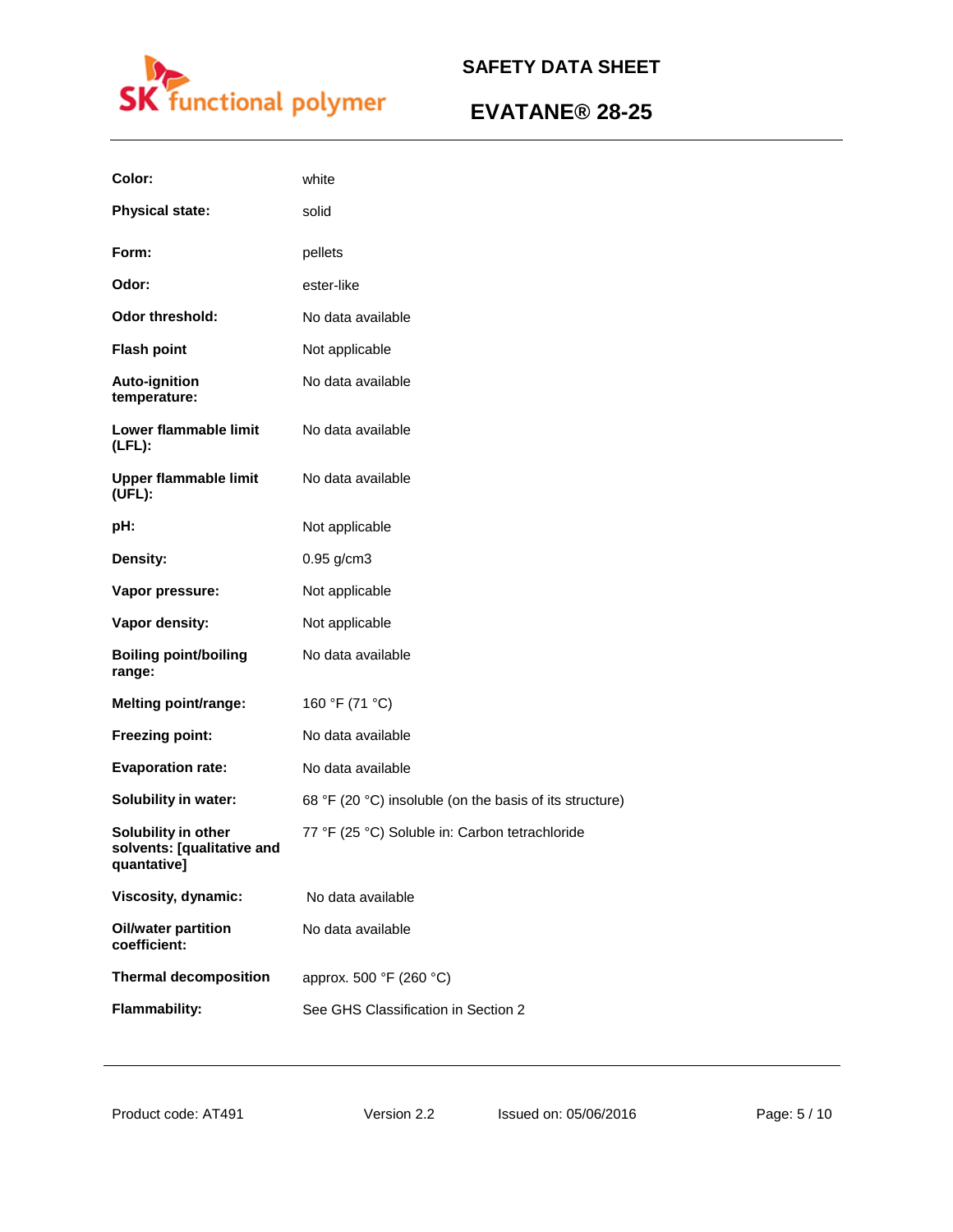



## **10. STABILITY AND REACTIVITY**

#### **Stability:**

The product is stable under normal handling and storage conditions.

#### **Hazardous reactions:**

Hazardous polymerization does not occur.

## **Materials to avoid:**

None known.

### **Conditions / hazards to avoid:**

Avoid storing in moist and warm conditions. (to maintain the technical properties of the product). See Hazardous Decomposition Products below.

### **Hazardous decomposition products:**

Thermal decomposition giving toxic, flammable, and / or corrosive products: Carbon oxides Hazardous organic compounds Acetic acid

### **11. TOXICOLOGICAL INFORMATION**

Data on this material and/or its components are summarized below.

### **Data for Acetic acid ethenyl ester, polymer with ethene (24937-78-8)**

### **Acute toxicity**

**Oral:**

May be harmful if swallowed. (rat) LD50 > 2,500 mg/kg.

### **Other information**

The information presented is from representative materials with this Chemical Abstract Service (CAS) Registry number. The results vary depending on the size and composition of the test substance.

### **Data for Acetic acid ethenyl ester (108-05-4)**

### **Carcinogenicity**

Long term inhalation administration to rat / affected organ(s): lung, upper respiratory tract / signs: Increased incidence of tumors was reported.

Long term drinking water administration to rat and mouse / affected organ(s): Gastro-intestinal tract / signs: Increased incidence of tumors was reported. Classified by the International Agency for Research on Cancer as: Group 2B: Possibly carcinogenic to humans.

### **Genotoxicity**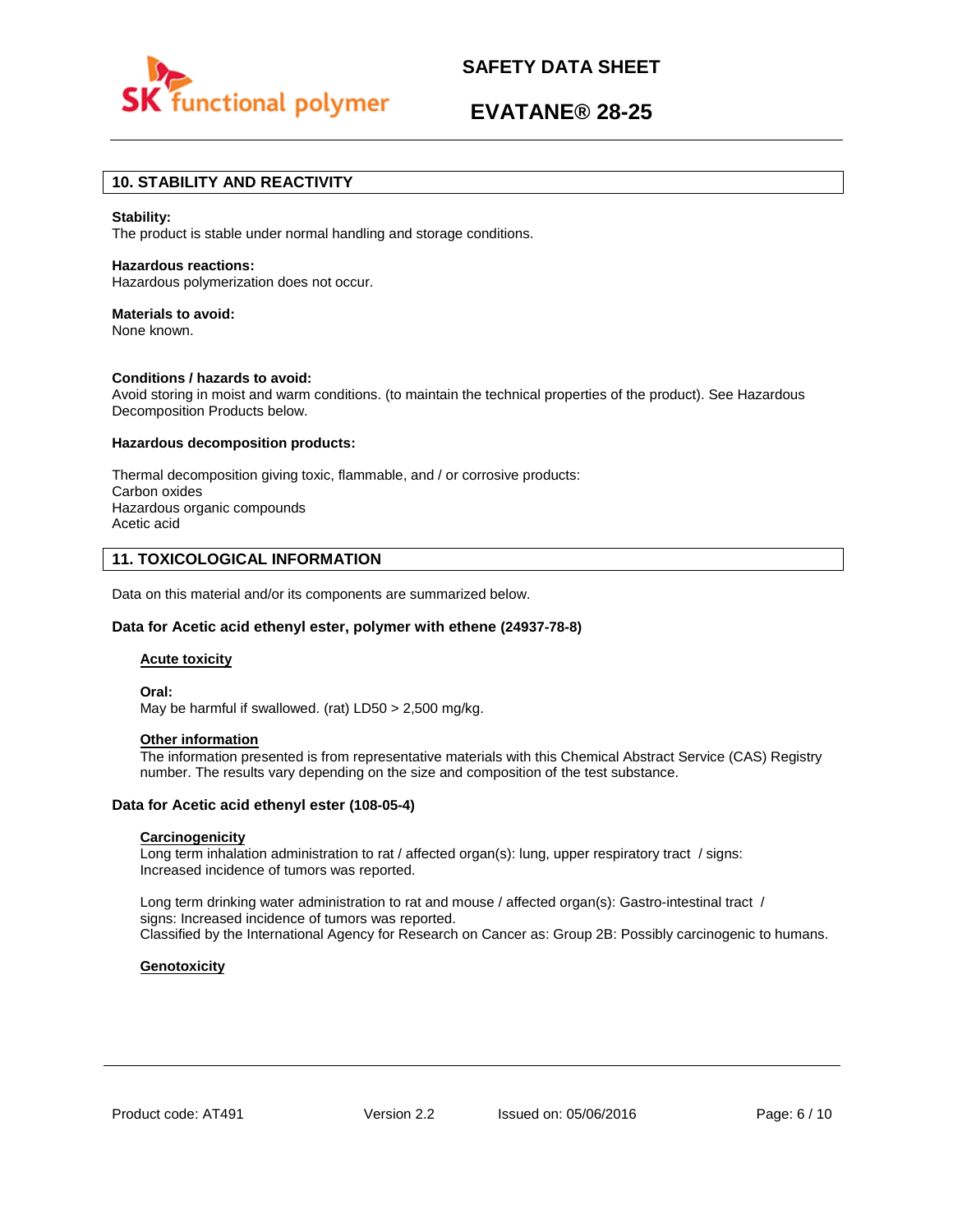

# **EVATANE® 28-25**

### **Assessment in Vitro:**

Both positive and negative responses for genetic changes were observed in laboratory tests using: animal cells

No genetic changes were observed in laboratory tests using: bacteria

### **Genotoxicity**

### **Assessment in Vivo:**

Both positive and negative responses for genetic changes were observed in laboratory tests using: rats, mice

### **Human experience**

### **Inhalation:**

Upper respiratory tract: irritation. (based on reports of occupational exposure to workers) (extent of injury depends on severity of exposure)

Eyes: irritation. (based on reports of occupational exposure to workers) (extent of injury depends on severity of exposure)

### **12. ECOLOGICAL INFORMATION**

### **Chemical Fate and Pathway**

No data are available.

### **Ecotoxicology**

No data are available.

### **13. DISPOSAL CONSIDERATIONS**

### **Waste disposal:**

Where possible recycling is preferred to disposal or incineration. If recycling is not an option, incinerate or dispose of in accordance with federal, state, and local regulations. Pigmented, filled and/or solvent laden product may require special disposal practices in accordance with federal, state and local regulations. Consult a regulatory specialist to determine appropriate state or local reporting requirements, for assistance in waste characterization and/or hazardous waste disposal and other requirements listed in pertinent environmental permits. Note: Chemical additions to, processing of, or otherwise altering this material may make this waste management information incomplete, inaccurate, or otherwise inappropriate. Furthermore, state and local waste disposal requirements may be more restrictive or otherwise different from federal laws and regulations.

### **14. TRANSPORT INFORMATION**

**US Department of Transportation (DOT):** not regulated

**International Maritime Dangerous Goods Code (IMDG):** not regulated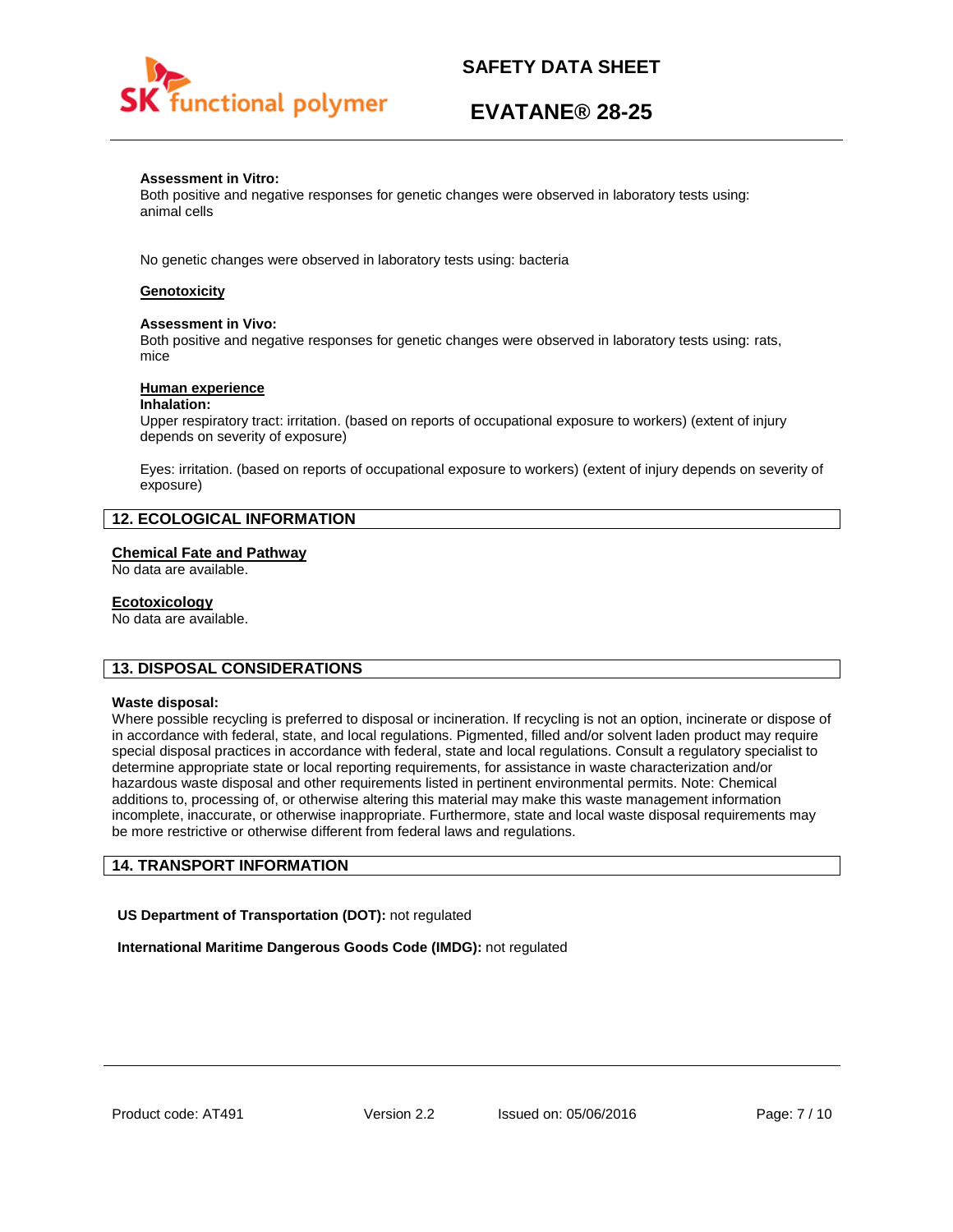

# **EVATANE® 28-25**

## **15. REGULATORY INFORMATION**

| <b>EINECS</b> | Conforms to                                                      |
|---------------|------------------------------------------------------------------|
| TSCA          | The components of this product are all on<br>the TSCA Inventory. |
| <b>DSL</b>    | All components of this product are on the<br>Canadian DSL        |
| IECSC (CN)    | Conforms to                                                      |
| ENCS (JP)     | Conforms to                                                      |
| ISHL (JP)     | Conforms to                                                      |
| KECI (KR)     | Conforms to                                                      |
| PICCS (PH)    | Conforms to                                                      |
| <b>AICS</b>   | Conforms to                                                      |
|               |                                                                  |

## **United States – Federal Regulations**

### **SARA Title III – Section 302 Extremely Hazardous Chemicals:**

| Chemical name             | CAS-No.  | SARA       | SARA      |
|---------------------------|----------|------------|-----------|
|                           |          | Reportable | Threshold |
|                           |          | Quantities | Planning  |
|                           |          |            | Quantity  |
| Acetic acid ethenyl ester | 108-05-4 | 5000 lbs   | 1000 lbs  |

### **SARA Title III - Section 311/312 Hazard Categories:**  No SARA Hazards

### **SARA Title III – Section 313 Toxic Chemicals:**

The following components are subject to reporting levels established by SARA Title III, Section 313:

| Chemical name             | CAS-No.  | De minimis<br>concentration | Reportable threshold:                                                                                           |
|---------------------------|----------|-----------------------------|-----------------------------------------------------------------------------------------------------------------|
| Acetic acid ethenyl ester | 108-05-4 | $0.1 \%$                    | 10000 lbs (Otherwise used<br>(non-<br>manufacturing/processing))<br>25000 lbs (Manufacturing<br>and processing) |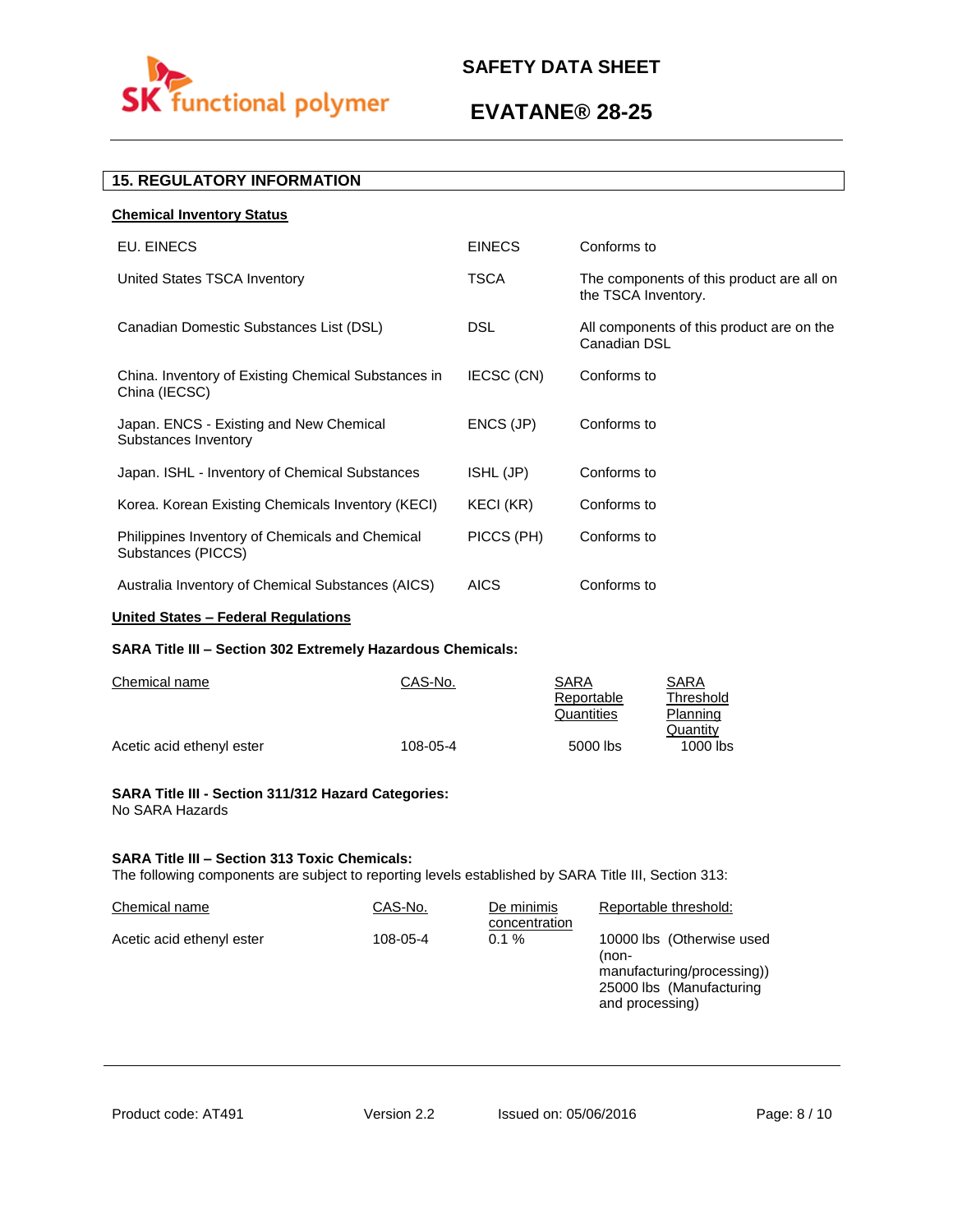

# **EVATANE® 28-25**

**Comprehensive Environmental Response, Compensation, and Liability Act (CERCLA) - Reportable Quantity (RQ):**

Chemical name CAS-No. Reportable quantity Acetic acid ethenyl ester 108-05-4 5000 lbs

### **United States – State Regulations**

### **New Jersey Right to Know**

No components are subject to the New Jersey Right to Know Act.

### **Pennsylvania Right to Know**

Chemical name Chemical name CAS-No. Acetic acid ethenyl ester, polymer with ethene 24937-78-8

**California Prop. 65**

This product does not contain any chemicals known to the State of California to cause cancer, birth defects, or any other reproductive defects.

## **16. OTHER INFORMATION**

### **Full text of H-Statements referred to under sections 2 and 3.**

- H225 Highly flammable liquid and vapour.
- H332 Harmful if inhaled.
- H335 May cause respiratory irritation.
- H351 Suspected of causing cancer.
- H411 Toxic to aquatic life with long lasting effects.

### **Latest Revision(s):**

| Revised Section(s): | Chapter 4 update |
|---------------------|------------------|
| Reference number:   | 000000027262     |
| Date of Revision:   | 05/06/2016       |
| Date Printed:       | 07/23/2016       |

The statements, technical information and recommendations contained herein are believed to be accurate as of the date hereof. Since the conditions and methods of use of the product and of the information referred to herein are beyond our control, SKGCA expressly disclaims any and all liability as to any results obtained or arising from any use of the product reliance on such information; NO WARRANT OF FIRNESS FOR ANY PARTICULAR PURPOSE, WARRANTY OF MERCHANTABILITY OR ANY OTHER WARRANTY, EXPRESSED OR IMPLIED IS MADE CONCERNING THE GOODS DESCIRBED OR THE INFORMATION PROVIDED HERIN. The information provided herein relates only to the specific product designated and may not be applicable when such product is used in combination with other materials or in any process. The user should thoroughly test any application before commercialization. Nothing contained herein constitutes a license to practice under any patent, it should not be construed as an inducement to infringe any patent, and the user is advised to take appropriate steps to be sure that any proposed use of the product will not result in patent infringement. See SDS for Health & Safety Considerations.